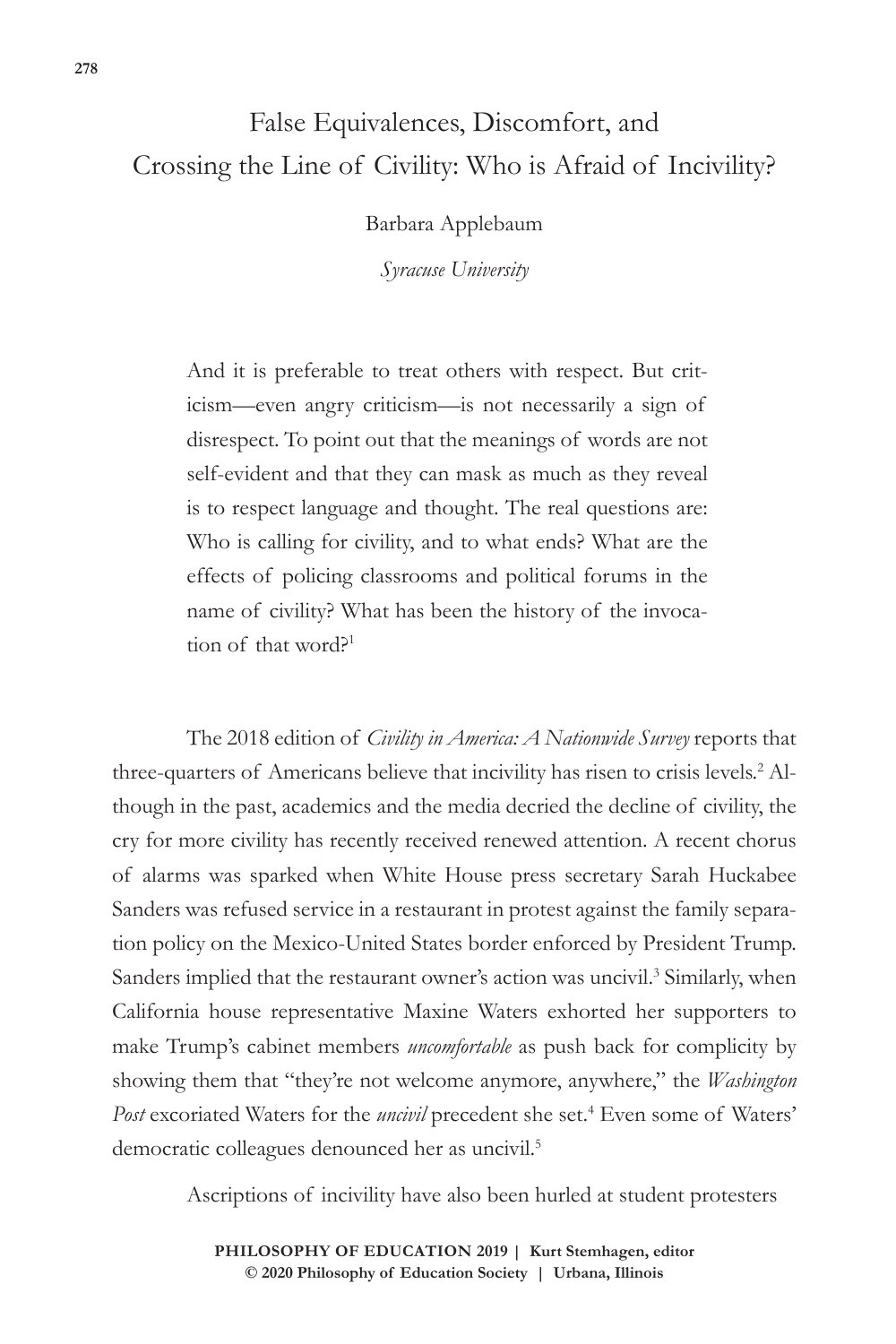and faculty activists in higher education. Those who dare to protest loudly or aggressively against injustice are often vilified as violating civility.<sup>6</sup> Joan Scott joins others who are disturbed by calls for "civil dialogue" that silence dissent.<sup>7</sup> Scott refers to campus administrators who invoke civility to suppress critical speech as "the new thought police."

About the same time, President Trump took the stage at a campaign rally firing up his crowd with attacks on his political enemies and the views he opposes. For instance, Trump mockingly referred to Massachusetts Democratic Senator Elizabeth Warren as "Pocahontas" and promised that if he debated her he would toss her a DNA testing kit demanding she prove her Native American heritage.<sup>8</sup> Unleashing his disdain for the #Me Too movement, President Trump added that the kit would have to be thrown *gently* because "we're in the #Me Too generation so I have to be very gentle … hoping it doesn't hit her and injure her arm even though it only weighs probably two ounces." Here is a United States president who has openly taunted a journalist with a disability, characterized Mexican immigrants as rapists, banned Muslims from entering our country, and referred to women he does not like as "fat pigs," "dogs," "slobs, and "disgusting animals." Theatrical moments of incivility have characterized much of the current political arena.

Are these incivilities equivalent? Peter Baker and Katie Rogers presume to equate Mr. Trump's vituperative speech with that of his distractors, such as Robert De Niro.<sup>9</sup> Keith Bybee defines incivility as a strategic effort to disrupt norms and he describes President Trump as a courageous disruptor-in-chief.10 He defends Trump's boorishness as an effort to defend values threatened by the guardians of political correctness. Under Bybee's definition, the incivilities of the Anti-Federalists, suffragettes, civil rights activists, Trump enthusiasts, and Black Lives Matter protesters are equivalent.<sup>11</sup>

However, is the incivility that promotes social injustice akin to the incivility that attempts to fight it? Such false equivalences ignore that ascriptions of incivility are deeply embedded in relations of power. In this paper, I expand the case for incivility by suggesting a shift in focus from questions about civility and incivility and toward a more fundamental question about what one is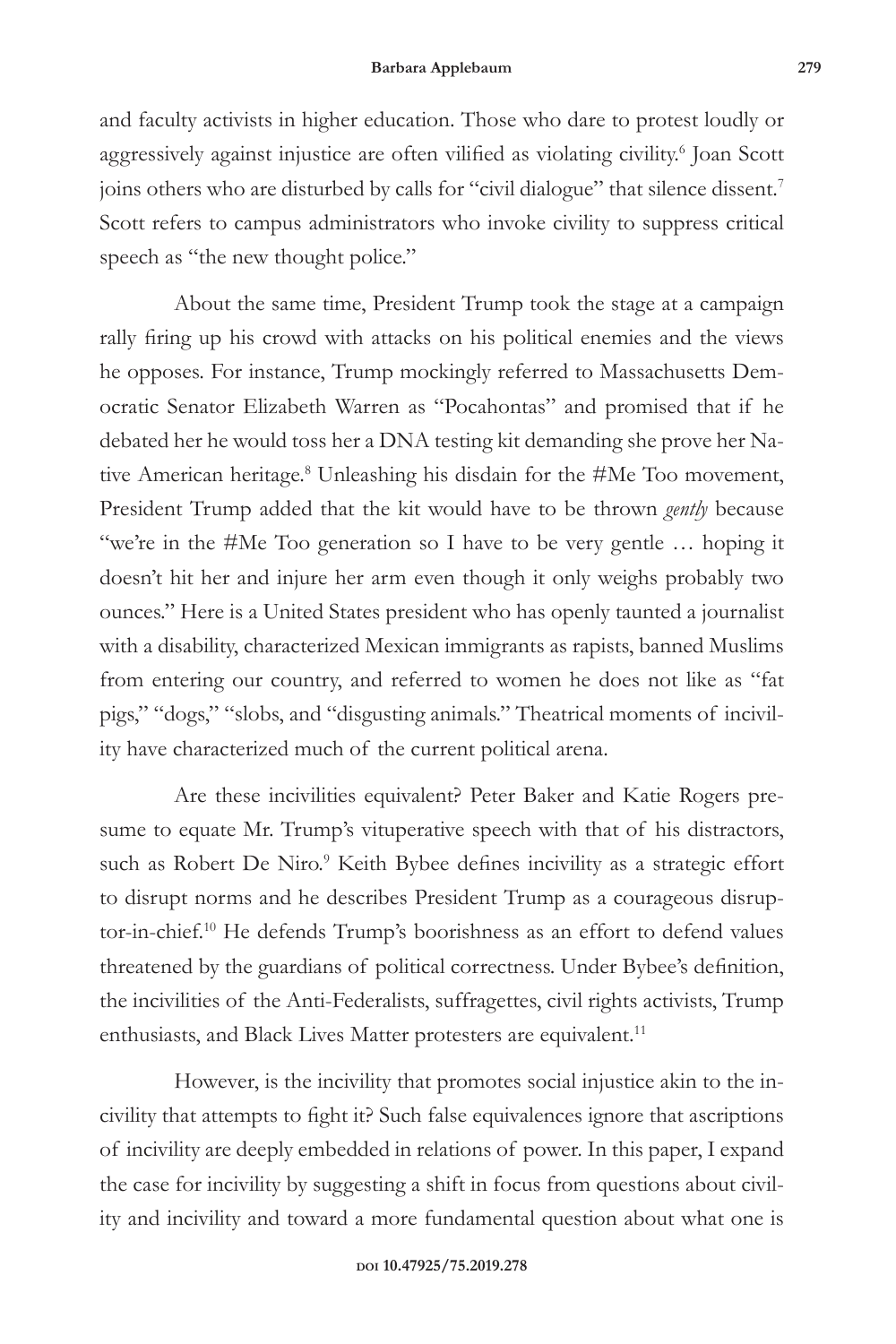unwilling to know.

In the first part of this essay, I lay out the case for the significance of incivility as a tool for social transformation drawing on the notions of subversive incivility and Tracy Owen Patton's concept of hegemonic civility.<sup>12</sup> The ways in which dominant group comfort can be maintained by charges of incivility are addressed, followed by a discussion around how willful ignorance is preserved by focusing on the tone of a message instead of engaging with the message itself. Some questions, often raised, about the limits of incivility are briefly discussed but also expanded. Finally, in light of the arguments presented, I suggest that we shift the focus away from asking whether someone is being civil or uncivil and, instead, ask: What are we unwilling to know?

#### THE CASE FOR SUBVERSIVE INCIVILITY

A body of scholarship has emerged claiming that an *unrestricted* reliance on civility in political life functions as a mechanism for curtailing critical speech. While civility is a concept that has framed expectations about how to debate and how to disagree, it can also serve as a weapon to silence dissent. In other words, incivility has a role to play in resisting the ubiquity of systemic oppression. In reviewing some of this scholarship, I emphasize both how appeals for civility can benefit the systemically privileged and also how they contribute to the oppression of the systemically marginalized.

Cris Mayo makes a passionate plea for understanding the significance of incivility in the classroom.13 Calls for civility, Mayo argues, can function as a distancing strategy in which the systemically privileged can avoid being positioned as racist or implicated in systemic oppression. Accusations of incivility can serve as a "politically motivated excuse to change the subject."14 Similarly, Tracy Owens Patton contends that "sexism and racism in higher education have been allowed to continue in the guise of civility."15 In her analysis of white students' journals, Patton offers the concept of "hegemonic civility" to refer to the utilization of civil-speech to hide racism. Hegemonic civility upholds the hegemonic status quo and conceals the suppression of opposition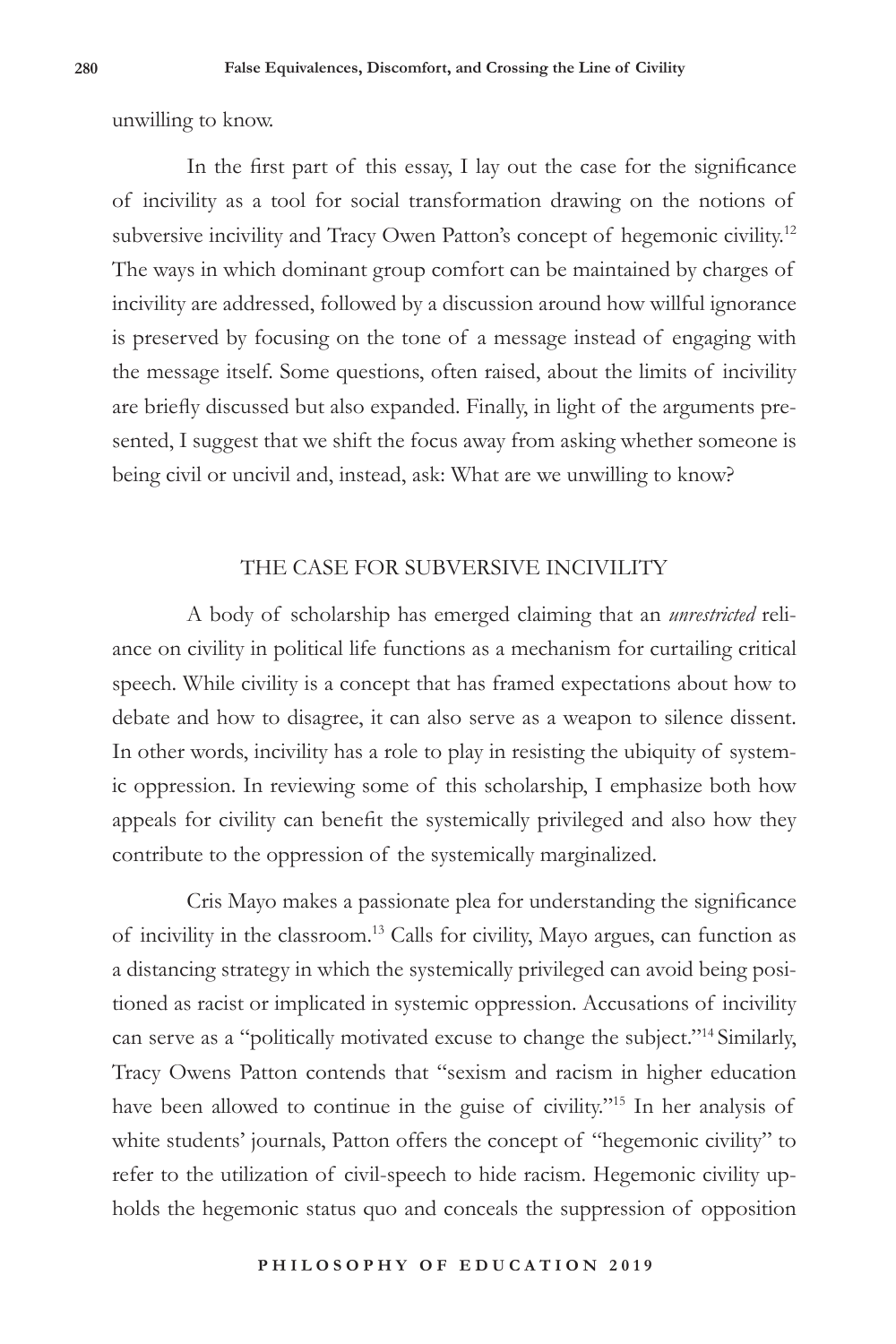to dominant norms under the mask of good intentions.

I want to underscore that the purpose of the case against civility is not to reject civility tout court but rather to expose when an ostensible solution to conflict, a bridge to communication and a catalyst for creating social bonds, functions to do the opposite. Mayo contends that civility requires that discomforting conflict be suppressed and "those whose presence disrupts the bias that presumes their absence" be ignored.<sup>16</sup> In fact, civility only works, according to Mayo, because "it maintains the distance it initially appears to bridge."17 Civility can mask rather than engage with conflict and difference, and can create a façade of respect that conceals discrimination and the disregard of those who are deemed "uncivil."

In her discussion of sexual minority youth, Mayo explains that those who expose homophobia are labeled uncivil because they make, "an issue of something that, in polite society ought to be ignored."18 Yet to fail to challenge homophobia invalidates the violence these students experience. Marginalized subjects experience a double bind that can inhibit dissent. Consequently, hegemonic civility can function as a discursive strategy by which those with social power can maintain relations of dominance by concentrating on social interaction and ignoring structural inequities that frame those interactions. Not only is civility not always a virtue, it can also contribute to the oppression of the marginalized.

For the systemically privileged, in contrast, the call for civility can assuage the discomfort that arises when privileged comfort is disturbed. In her discussion of white fragility, Robin DiAngelo explains that for white people, even a minimum amount of stress that results from talking about race becomes intolerable and triggers defensive moves to reduce that stress.19 The call for civility can be a defensive move that re-establishes comfort. When discomfort is comforted by civility, *active* ignorance is condoned and perpetuated. Audrey Thompson hints at the connection between active ignorance and incivility when she writes that the individual who exposes injustice "is not pointing to something everyone else recognizes but politely pretends not to see. Rather she insists on showing people *what they are refusing to see*."20 Calls for civility can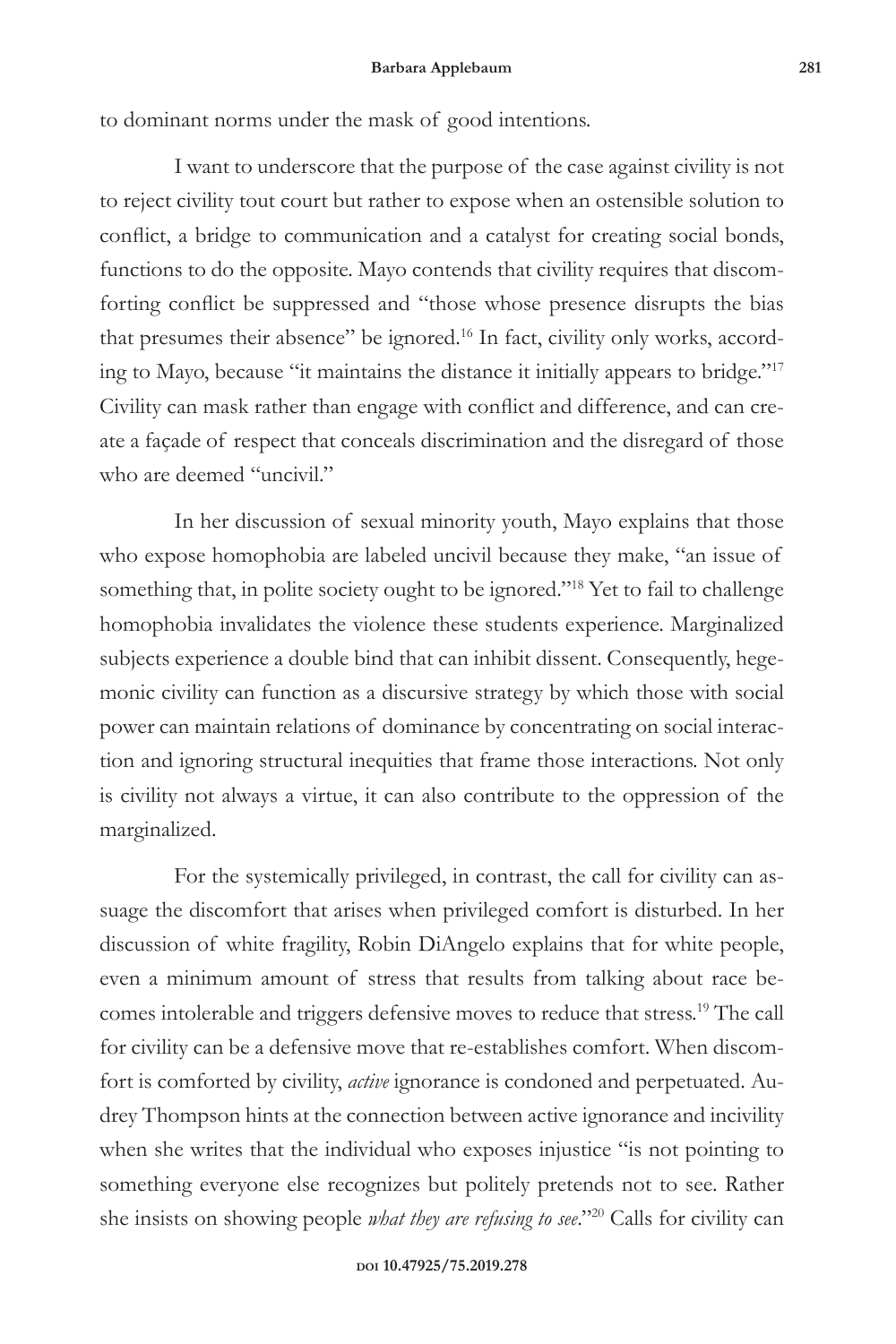protect the comfort of willful ignorance.

Mayo concludes that the practice of incivility can be just as important for achieving justice as civility.<sup>21</sup> Incivility can make systemic injustice conspicuous by causing a disruption of comfort, making it difficult to avoid engaging in discussions about social injustice. Incivility can create a pause in the comfort that protects ignorance.

Moreover, subversive incivility may be the only avenue available to oppose injustice. Incivility is frequently not the first recourse of action for the marginalized. The "incivility" of the marginalized is often symptomatic of a scarcity of public space in which grievances can be legitimately raised or meaningfully addressed. As Linda Zerilli notes, "If some citizens are more prone to shout, that may well be because those in power are not listening."<sup>22</sup> When calls for civility require those who experience injustice to sacrifice their concerns for the communicative comfort of those who do not experience injustice, according to Zerilli, questions of power disappear.

As an avenue for the marginalized to express the unspoken and as providing an opportunity for the systemically privileged to learn how to listen to perspectives that uncomfortably compel one to confront one's complicity in the maintenance of systemic injustice, incivility should be welcomed rather than deterred.

#### WILLFULL IGNORANCE: IT'S NOT THE TONE IT'S THE MESSAGE

Tell me how you feel but don't say it too harshly or I cannot hear you.<sup>23</sup>

Attributions of incivility appear to be about *the way something is said* rather than about *what is said*, but the line between tone and message is often a porous one. The underlying assumption is that if one's tone is civil then the content of the message can be communicated more effectively. In 1934, Henry Cadbury, professor of biblical literature at Bryn Mawr College and an official of the American Society of Friends, called for Jewish rabbis to speak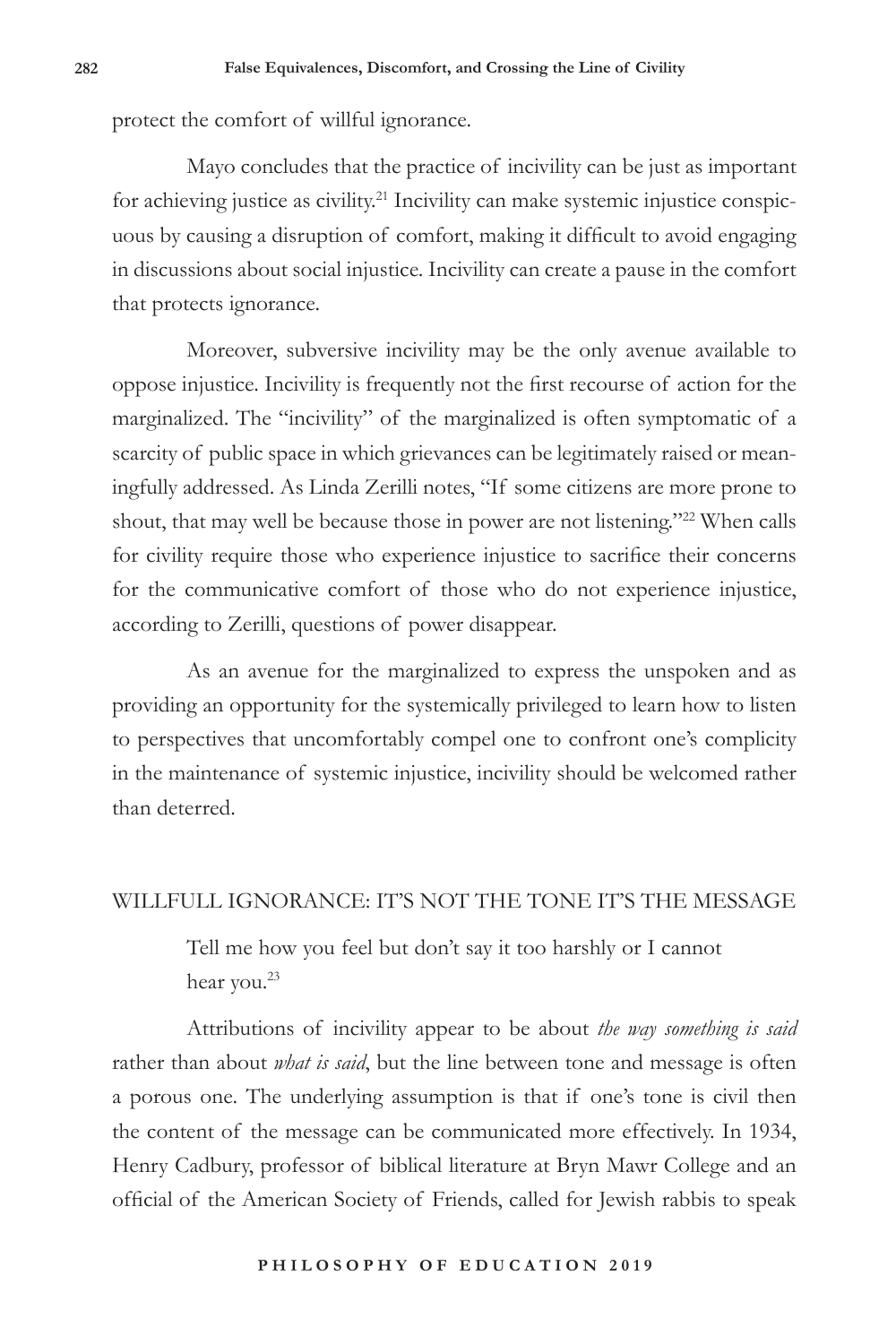civilly to Hitler and the Nazis. Discussing issues in a civil tone, Cadbury insisted, would build bridges with persecutors and would be a more effective policy than resistance.<sup>24</sup>

For those who experience oppression, however, the tone may be a way to vent, to tell the truth, or to loudly proclaim one's humanity. Robin Di-Angelo explains,

> It's like if you're standing on my head and I say, "Get off my head," and you respond, "Well, you need to tell me nicely." I'd be like, "No. Fuck you. Get off my fucking head."25

Is the tone or the message the target of calls for civility?

The recent discussion of "tone policing" provides a way to problematize the focus on tone. Tone policing occurs when a person criticizes the delivery of a message and is thereby able to ignore the content of the message. Consider a person of color who is upset when being "complimented" by a white person for his/her articulate speech. The white person might urge the person of color to "just calm down, there is no need to be upset, it was just a well-meaning compliment." While the assumption is that the white person would engage with the message if only the person of color would speak in a civil tone, such embraces of civility function as a silencing tactic that the systemically privileged can employ to derail uncomfortable conversations.<sup>26</sup> A focus on tone, thus, might obscure a desire to avoid engaging with the content of the communication.

When peaceful protests are labelled uncivil, the message is often dismissed—not because of the tone, but, rather, because the message is one some people do not want to consider. During the 1960s sit-ins in Greensboro, North Carolina, for instance, the protestors took pride in conducting themselves in a respectful manner. Nevertheless, as historian William Chafe contends, they were charged with incivility.27

A more contemporary case underscores how the message rather than the tone prompts the charge of incivility. In 2015, George Yancy published a letter to white America with the hopes of making visible the painful reality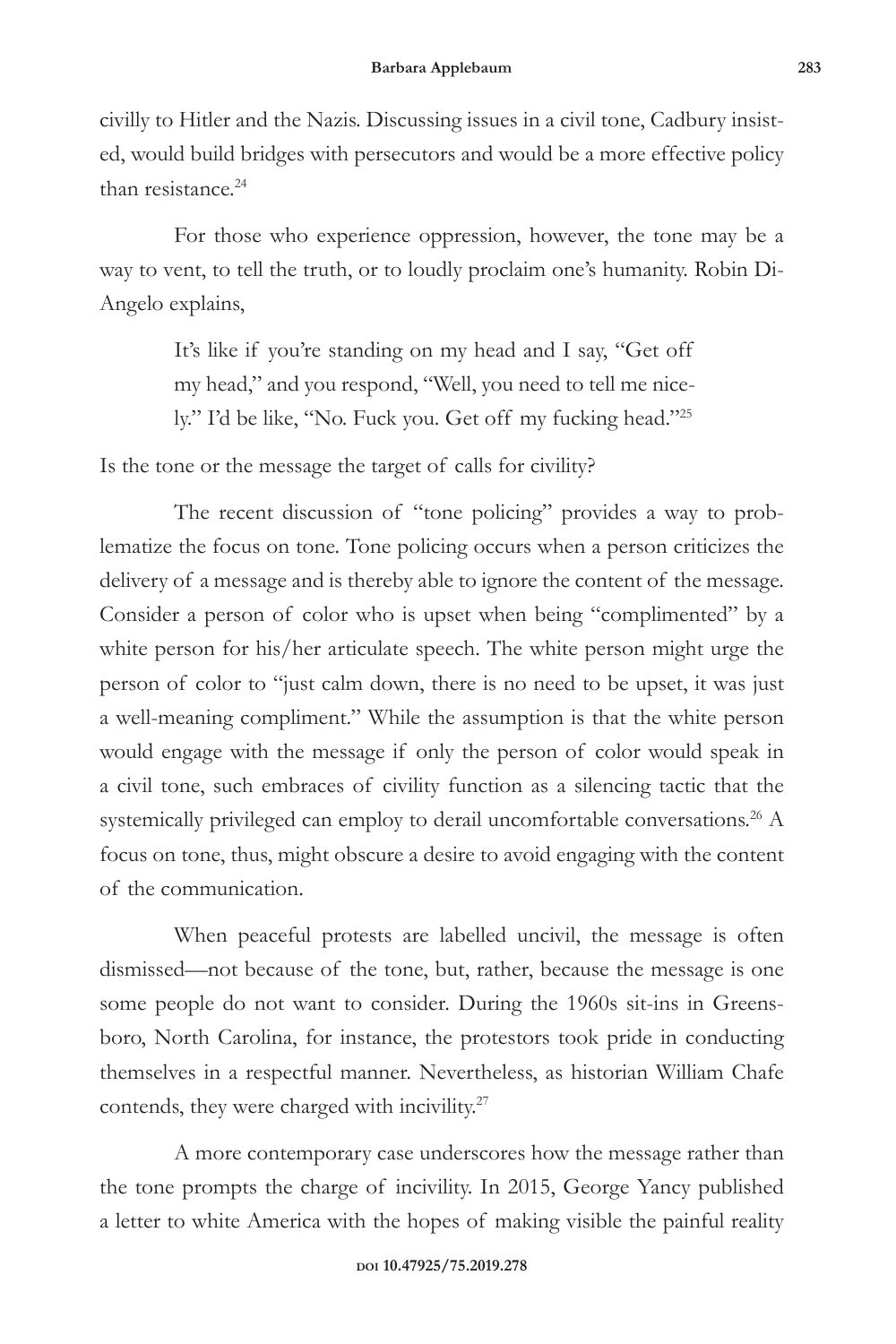of racism.28 Yancy took pains to write a letter of love, a gift, an invitation to inspire white people, especially those who are well-intentioned, to be vulnerable enough to learn about the ways in which they benefit from racism and are complicit in racism in ways they may not want to understand. His calmly and very civilly written letter was not met with civil engagement, but instead with a barrage of hate mail and threats of violence. Yancy wrote within the protocols of style and decorum yet the tone did not guarantee the uptake of the content of his message.

What is it about the message that provokes accusations of incivility? Audre Lorde provocatively inquires, "is it my manner that keeps you from hearing, or the threat of a message that (your) life may change?"<sup>29</sup> If civility re-establishes the comfort of the systemically privileged, incivility disturbs that comfort because it exposes injustice and complicity in injustice. Incivility, thus, tells us there is a problem that cannot be ignored and brings unequal power into focus and into question.

Furthermore, if learning opportunities arise at the boundaries of our comfort zone, the discomfort resulting from incivility can be an educative moment. Megan Boler insists that the aim of discomfort is "to explore beliefs and values; to examine when visual 'habits' and emotional selectivity have become rigid and immune to flexibility; and to identify when and how our habits harm ourselves and others"30 Discomfort can help students to recognize "*what it is that one doesn't want to know, and how one has developed emotional investments to protect oneself from that knowing.*"31 David Shih articulates this well when he writes that "Discomfort is the canary in a coal mine. It is what keeps us awake."<sup>32</sup>

To experience discomfort especially when confronted with views that not only compete with one's own but also implicate one in the maintenance of injustice is unsettling, to say the least. If ignorance, as Charles Mills claims, is not merely a passive lack of knowledge but an active distancing from what one does not want to know, then to protect comfort is to shield ignorance from challenge.33 Demands for civility can function, as Vann R. Newkirk, II, contends, "as the sleep-aid of a majority inclined to ignore the violence done in its name."34 Incivility has the potential to disrupt the comfort of ignorance.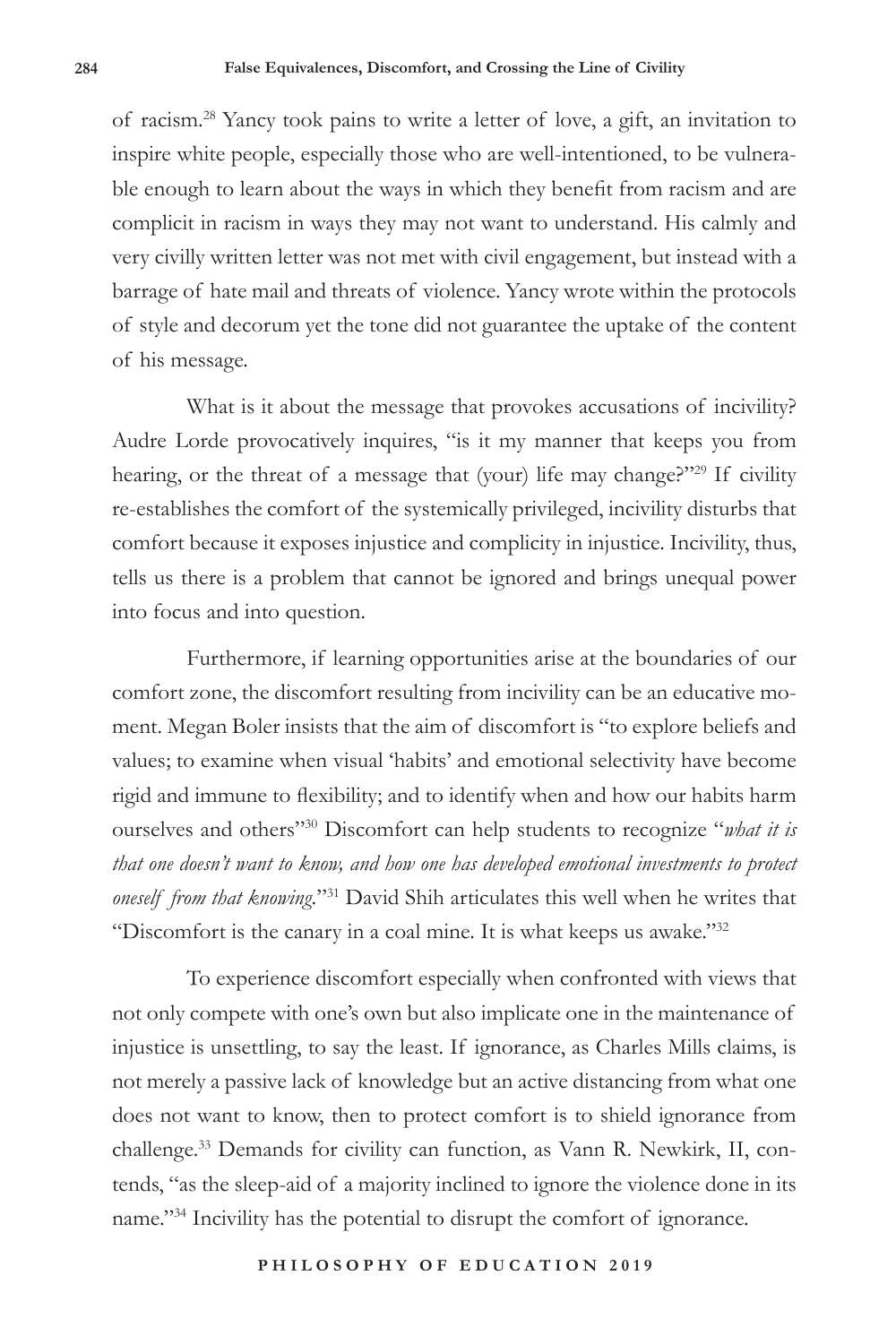Martin Luther King, Jr., understood the link between crossing the line of civility and challenging willful ignorance. In his "The Other America" speech, King insists that "A riot is the language of the unheard." But what he said next is also important:

> And what is it American has failed to hear? It has failed to hear that the promises of freedom and justice have not been met. And it has failed to hear that large segments of white society are more concerned about tranquility and the status quo than about justice and humanity.<sup>35</sup>

Subversive incivility, discomfort and willful ignorance must be jointly understood. The limits of incivility, however, have also been a source of debate. I briefly turn to two issues regarding the limits of incivility not in order to offer solutions but rather to suggest an expansion concerning how those issues are addressed.

### LIMITS OF INCIVILITY: DISCOMFORT AND VIOLENCE

How much discomfort results in change and can too much discomfort backfire in ways that reinforce ignorance rather than disrupt it? Is creating too much discomfort for students unethical? Shoshana Felman who insists that crisis plays an indispensable role in the ability to learn difficult knowledge advocates that teachers create the "highest state of crisis" students can withstand but without "driving the students crazy."36 In his discussion of the ethics of a pedagogy of discomfort, Michalinos Zembylas debates what constructive discomfort can mean when conditions of power and privilege are always operative in the classroom.<sup>37</sup> Reviewing this debate is beyond the scope of this paper. My aim in raising this issue, however, is to highlight an important point that often gets lost in these discussions.

Many studies around a pedagogy of discomfort have primarily focused on white students whose discomfort arises when they are compelled to consider their complicity in systemic racial injustice. This re-centers whiteness once again. In considering the ethics of a pedagogy of discomfort, it is im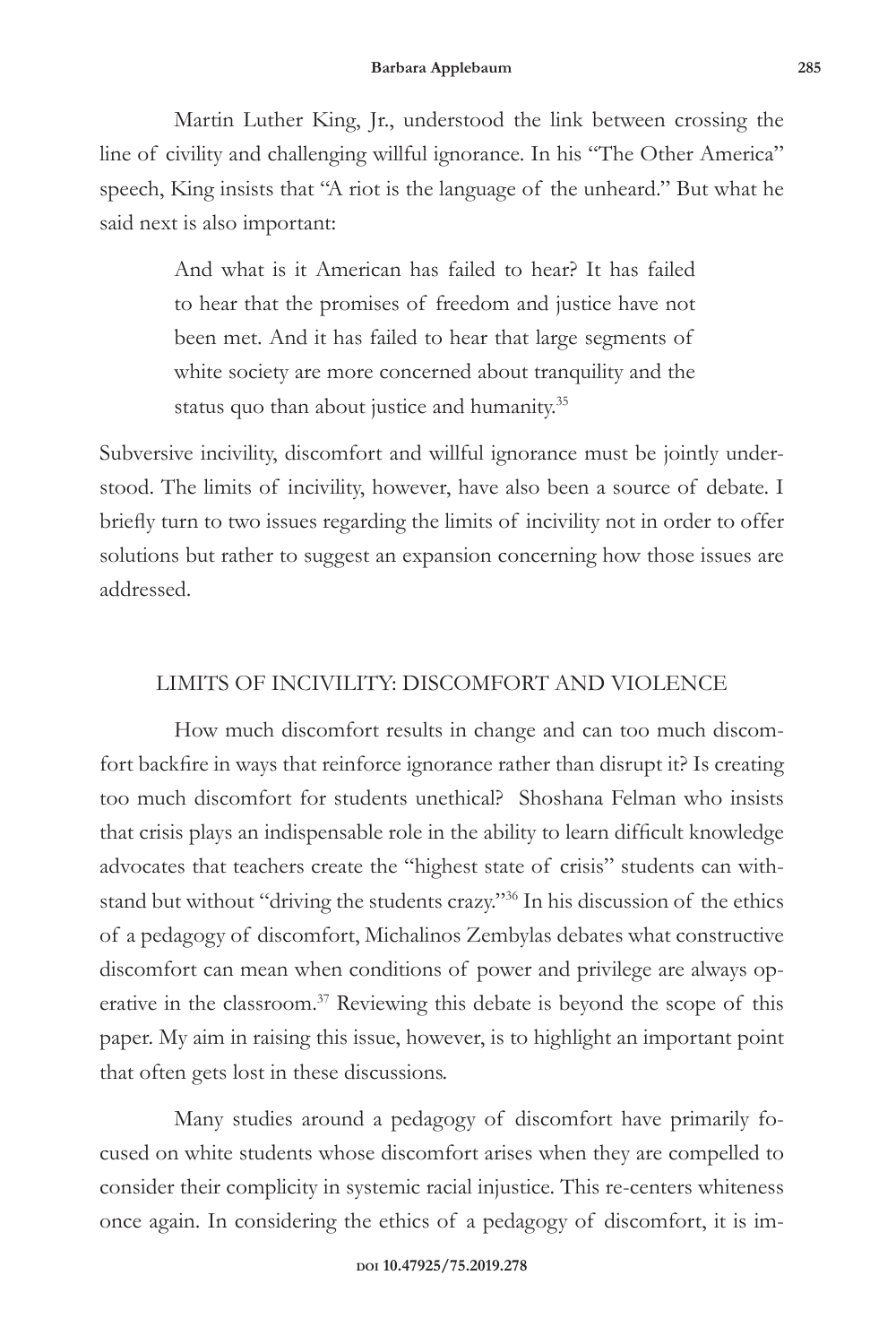portant to not let a concern with the discomfort of the dominant overshadow the pain of injustice suffered by the marginalized. A question to consider may be: How can the focus on white discomfort avoid eclipsing the violence marginalized students experience in the classroom, especially when the incivility that results in discomfort for the systemically privileged might be the only way to push back?

This leads to a related issue involving the limits of incivility. In a 1964 speech to the Organization of Afro-American Unity, Malcolm X insisted:

> We declare our right on this earth to be a man, to be a human being, to be respected as a human being, to be given the rights of a human being in this society, on this earth, in this day, which we intend to bring into existence *by any means necessary*. 38

If "by any means necessary," does this includes turning to violence? *How much* "incivility" is justified?

Frantz Fanon, who clearly recognizes the costs of turning to violence, famously argued that violence was justified and even necessary to resist colonialism.39 Fanon argues that under colonial rule, violence can be a cathartic experience for the colonized, allowing them to reclaim their humanity. Yet as Zeus Leonardo and Ronald Porter explain, Fanon advocated forms of violence that are humanizing and educative, a violence that is revolutionary and not repressive.40 They remind us that we must consider who decides what is considered violence. Leonardo and Porter point to Martin Luther King, Jr., whose call for non-violence was perceived as violence to white people because it provoked contradiction and disrupted white unwillingness to know Black experience.

My concern here is not whether incivility can lead to violence—a question that itself can be called upon to shut down subversive incivility. Rather my point is that we must ask: What counts as violence? Who decides the legitimacy of violent resistance? These complex issues must not be considered from the perspective of the systemically privileged alone. For those for whom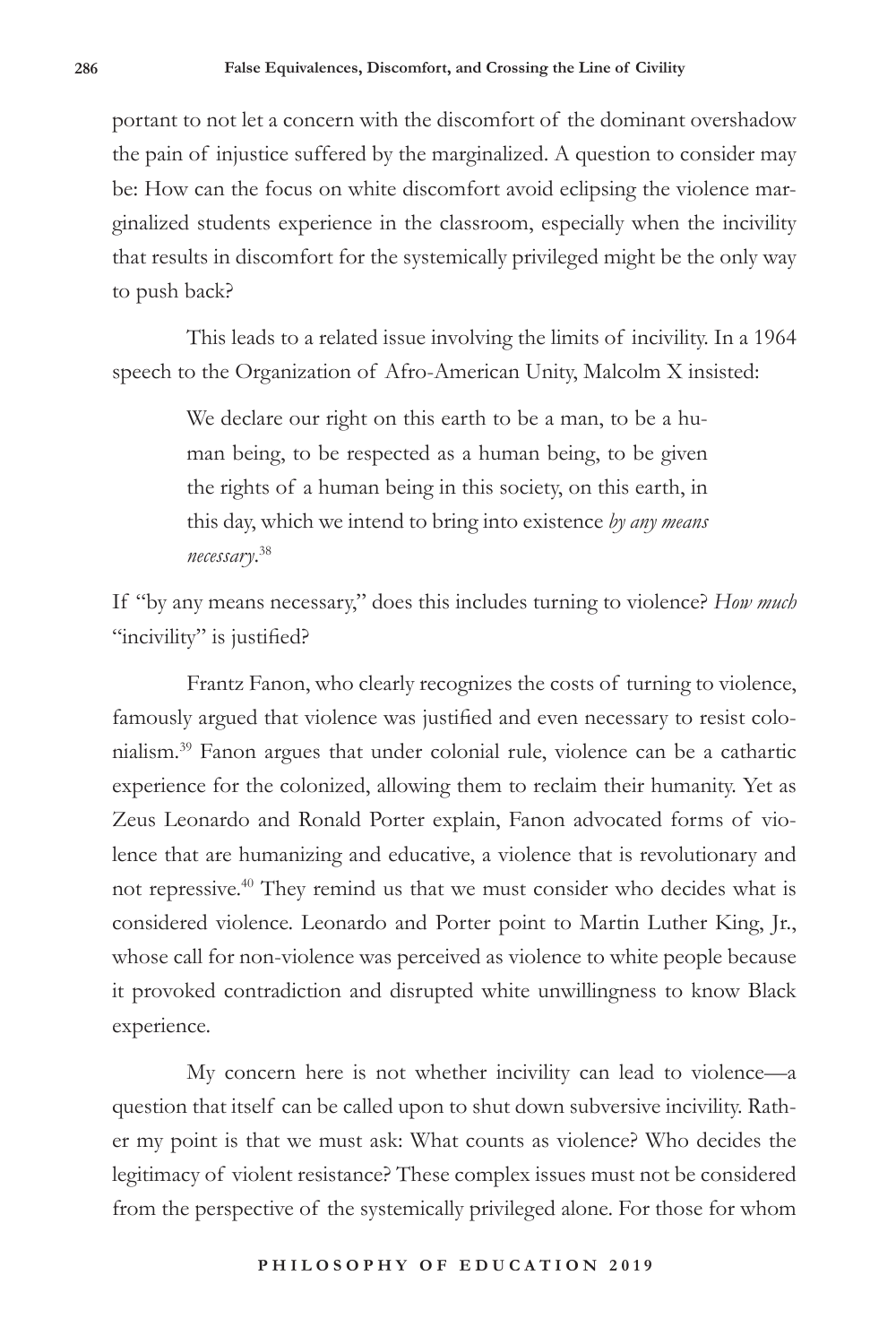civility is comfortable, it is too tempting to focus on the violence of protestors and ignore the effects of structural violence that the protests are a response to. The centrality of people of color for whom navigating a racist society comes with great risks must not be sacrificed.

Under conditions of systemic oppression, it is important not to divert attention from the reasons that violence is believed to be necessary. What if before questions are raised about the justification of violence we consider the claims that protestors advance and why we might want to disregard those claims? What don't we want to know and why? Such a shift could have enormous educational implications.

## CONCLUSION: WHO IS AFRAID OF INCIVILITY?

Calls for civility can constrain dissent. Subversive incivility has a role to play in social justice education. Yet how should students, educators and educational administrators respond to subversive incivility? Clues to help answer this question can be gleaned from the educational scholarship that addresses the moral anger of the marginalized.<sup>41</sup>

Critically examining whiteness and white privilege can "feel" like uncivil violence to white students. This discomfort can arise even when one has strong commitments to social justice. Gillian Eagle acknowledges the fear she felt when she saw a t-shirt that said "F\*ck white people."42 She asks: How can white people move from shock, fear, retreat, avoidance and withdrawal towards hearing the message behind the anger? Rather than claim a form of white victimization, she acknowledges that rage can unsettle us, and she exhorts us to recognize that rage and, even hatred, has the potential to teach us about others as well as learn something about ourselves. As Eagle explains, "In the face of the rage or hatred of those I/we have directly or indirectly oppressed, it remains important to take the risk of seeing, experiencing, and attempting to respond to what is being communicated."43

When white students are made aware of their complicity in racism, it is often heard as an accusation. It is discomforting for white people to be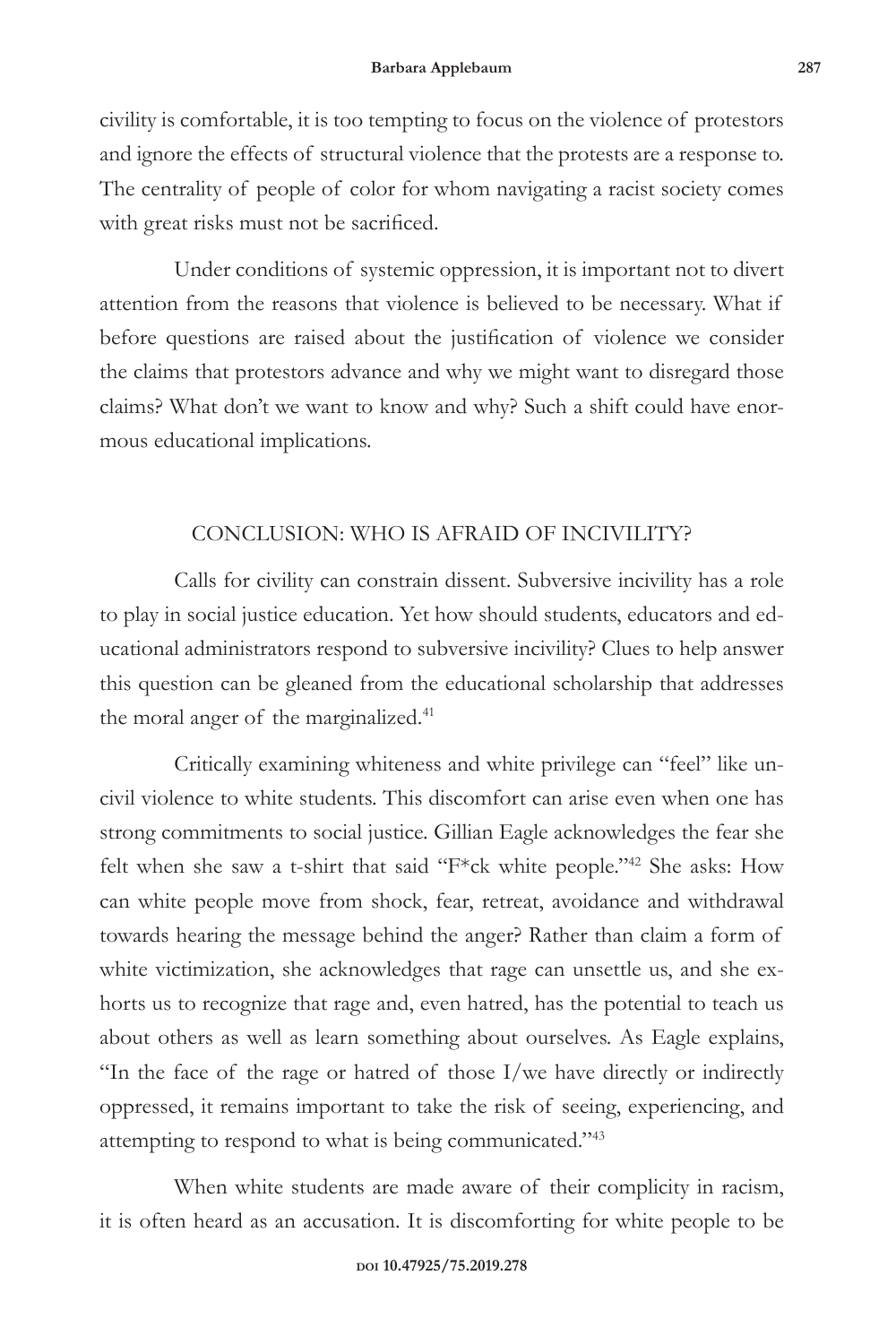called out for our complicity in racial injustice, especially when one believes one has good intentions. When I teach white pre-service teachers how to respond to a student or parent who calls them racist, I try to shift my students' attention away from interpreting the term as an accusation and towards a fact to be grappled with. I might do so by explaining how re-centering white emotions can re-establish white comfort and also forfeit opportunities for growth. If one is called out for racism and interprets this as "bashing white people," for example, the possibility of all of us working together to challenge systemic racial oppression is lost. These suggestions are summed up well when Elizabeth Denevi asks: "What if being called "racist" is the beginning, not the end, of the conversation?"44

Applied to the topic of this paper, this implies moving away from a concern with civility or incivility and towards practices that actively promote challenging systemic and willful ignorance. The prior questions should be: What don't you know? What don't you want to know? And why?

From the outrage around athletes who refused to sing the national anthem to the calls by Representative Waters to protest Trump supporters, we cannot let the cries of a crisis in civility conceal the violence that is the target of these protests. We must keep in mind that systemic injustice is sustained by active ignorance and that the path to social justice will seldom be comfortably civil.

<sup>1</sup> Joan Scott, "The New Thought Police: What are Campus Administrators Invoking Civility to Silence Campus Police?," *The Nation* (2015): 12-18.

<sup>2 &</sup>quot;Civility in America VII: The State of America," n.d., https://www.webershandwick.com/uploads/news/files/Civility\_in\_America\_the\_State\_of\_Civility.pdf.

<sup>3</sup> Avi Selk and Sarah Murray, "The Owner of the Red Hen explains Why She Asked Sarah Huckabee Sanders to Leave," *The Washington Post*, June 25<sup>th</sup>, 2018, https:// www.washingtonpost.com/news/local/wp/2018/06/23/why-a-small-town-restaurant-owner-asked-sarah-huckabee-sanders-to-leave-and-would-do-it-again/?utm\_term=.5c5654110565.

<sup>4</sup> Editorial Board, "Let the Trump Team Eat in Peace," *The Washington Post*, June 24th, 2018, https://www.washingtonpost.com/opinions/let-the-trump-team-eat-in-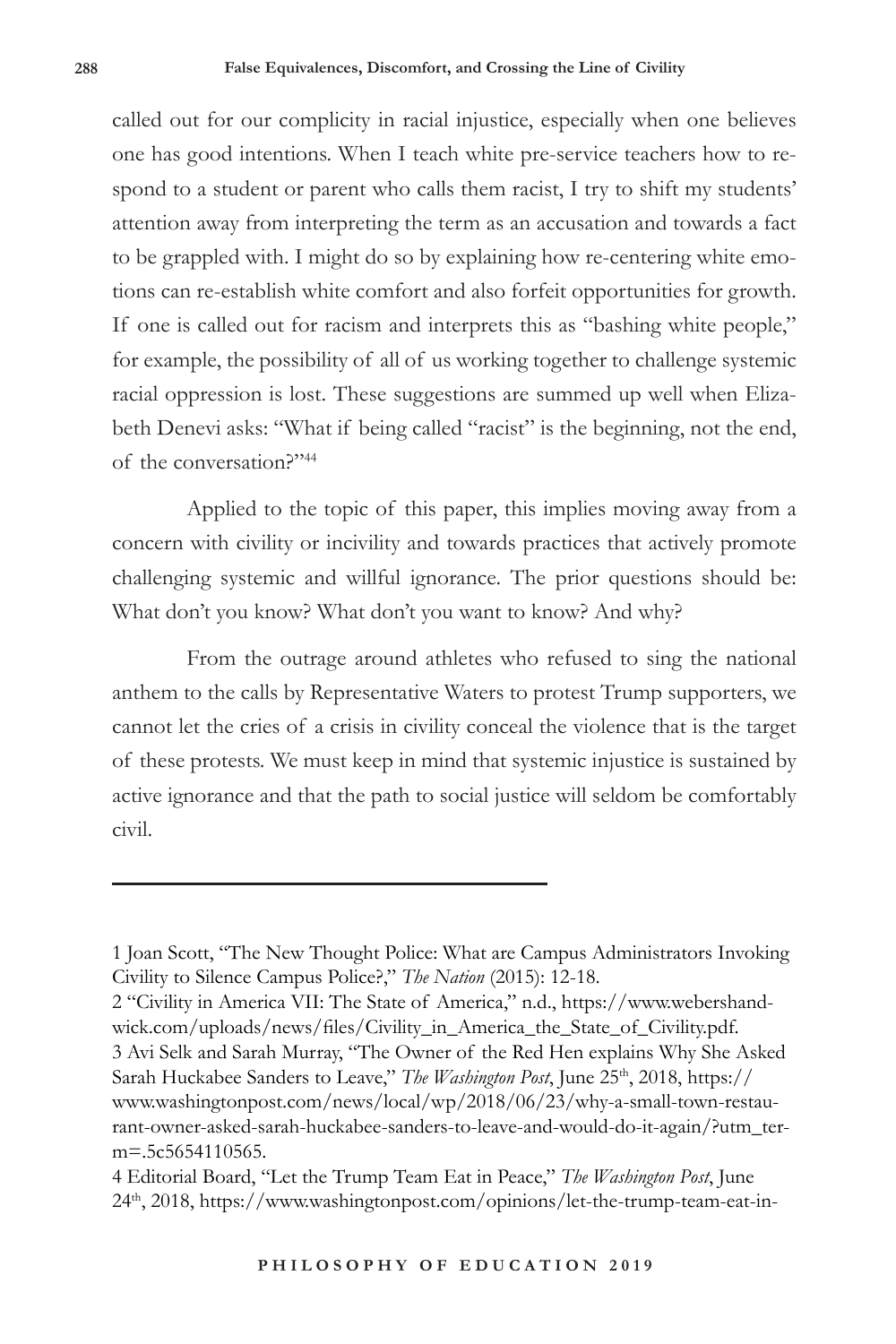peace/2018/06/24/46882e16-779a-11e8-80be-6d32e182a3bc\_story.html?utm\_term=.79337a9fa369.

5 Ted Barrett, "Schumer on Walters: Calling for Harassment 'Not American,'" *CNN*, June 26<sup>th</sup>, 2018, https://www.cnn.com/2018/06/25/politics/chuck-schumer-maxine-waters-harassment-trump-officials/index.html.

6 Maggie Tennis, "The Irony of Civilly Protesting Incivility," *The Baltimore Sun*, December 7<sup>th</sup>, 2015, http://www.baltimoresun.com/news/opinion/oped/bs-ed-civilityspeech-20151207-story.html.

7 Scott, "The New Thought Police"; Dana Cloud, "'Civility' as a Threat to Academic Freedom," *First Amendment Studies* 49, no. 1 (2015): 12-17.

8 Catherine Lucey and Matt Volz, "Trump Mocks Me Too Movement and Sen.

Elizabeth Warren During Campaign Rally," WJLA, July 5<sup>th</sup>, 2018, http://wjla.com/ news/nation-world/trump-urges-ouster-of-senator-he-blames-for-derailing-va-nod.

9 Peter Baker and Katie Rogers, "In Trump's America, the Conversation Turns Ugly and Angry, Starting at the Top," *New York Times* June 20, 2018, https://www.nytimes. com/2018/06/20/us/politics/trump-language-immigration.html.

10 Keith Bybee, "The Rise of Trump and the Death of Civility," *Law, Culture and the Humanities* 14 (2018): 1-18.

11 Keith Bybee, *How Civility Works* (Stanford, CA: Stanford University Press, 2016), 19.

12 Tracy Owens Patton, "In the Guise of Civility: The Complicitous Maintenance of Inferential Forms of Sexism and Racism in Higher Education," *Women's Studies in Communication* 27, no.1 (2004): 60-86.

13 Cris Mayo, "Civility and its Discontents: Sexuality, Race, and the Lure of Beautiful Manners," in *Philosophy of Education 2001*, ed. Suzanne Rice (Urbana, IL: Philosophy of Education Society, 2002): 78-87; Cris Mayo, "The Binds that Tie: Civility and Social Difference," *Educational Theory* 52 no. 2 (2002): 169-186.

14 Norman Finkelstein, "Civility and Academic Life," *Works and Days* 51/52, no. 26 (2009), 300.

15 Patton, "In the Guise of Civility," 62.

16 Mayo, "The Binds that Tie," 174.

17 Ibid., 171.

18 Ibid., 174.

19 Robin DiAngelo, "White Fragility," *International Journal of Critical Pedagogy* 3, no. 3 (2011): 54-70.

20 Audrey Thompson, "Agent Provocateur," in *Philosophy of Education 2001*, ed. Suzanne Rice (Urbana, IL: Philosophy of Education Society Press, 2002), 89 (emphasis added).

21 Mayo, "The Binds that Tie, 181.

22 Linda Zerilli, "Against Civility: A Feminist Perspective," in *Civility, Legality, and Justice in America* (Cambridge, MA: Cambridge University Press, 2014), 112.

23 Audre Lorde, "On the Uses of Anger: Women Responding to Racism," in *Sister Outsider* (Freedom, CA: Crossing Press, 1984), 125.

24 "Urges Good Will by Jews for Nazis," *The New York Times*, June 15<sup>th</sup>, 1934, https://www.nytimes.com/1934/06/15/archives/urges-good-will-by-jews-for-nazis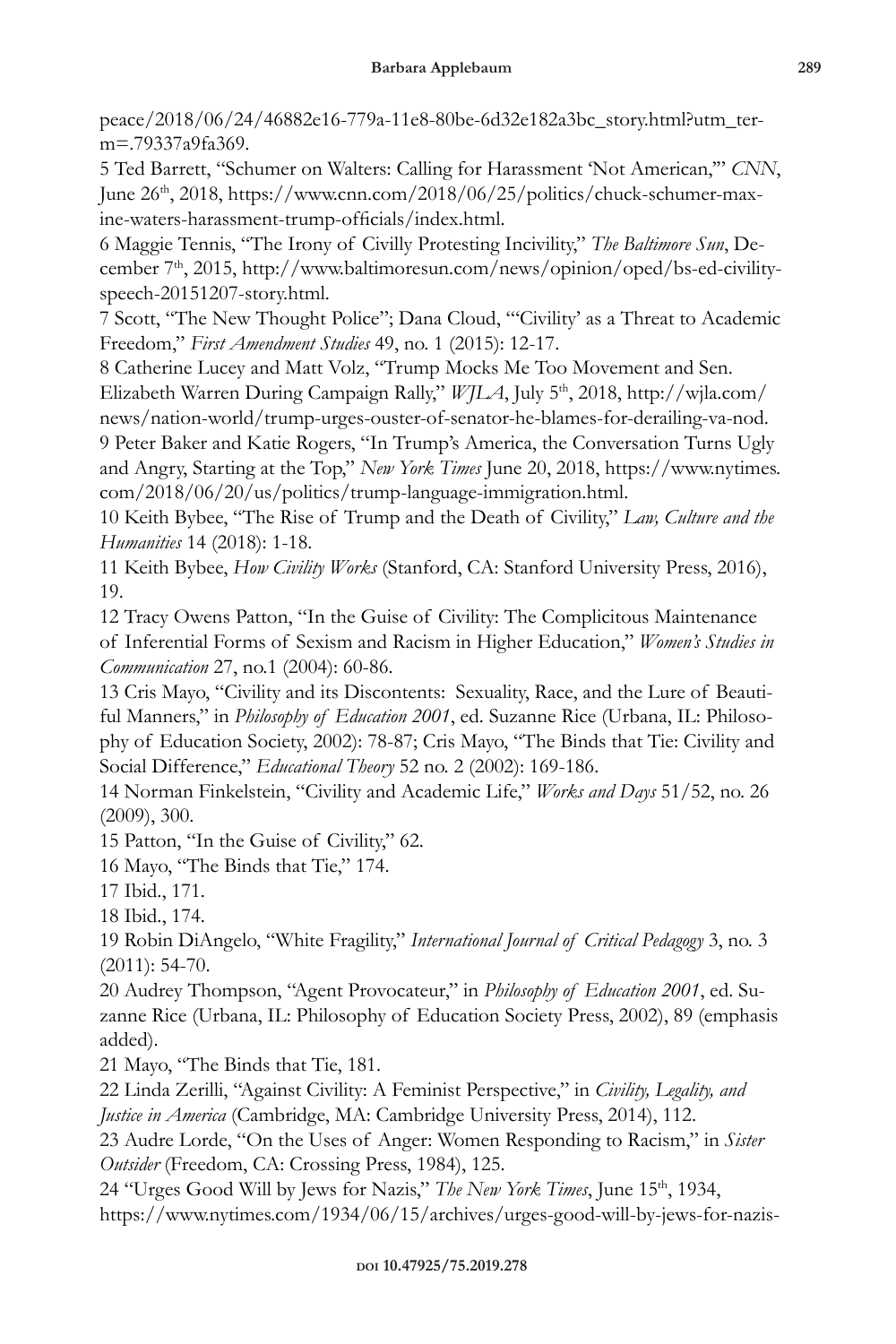prof-cadbury-of -society.html. I thank Rabbi Shalom Schachter for this reference. 25 "Research Brief: An Interview with Robin DiAngelo About 'White Fragility," March 16<sup>th</sup>, 2015, http://www.racismreview.com/blog/2015/03/16/research-brief-white-fragility/.

26 Robot Hugs, "No, We Won't Calm Down – Tone Policing is Just another Way to Protect Privilege," December 7<sup>th</sup>, 2015, https://everydayfeminism.com/2015/12/ tone-policing-and-privilege/.

27 William Chafe, C*ivilities and Civil Rights: Greensboro, North Carolina and the Black Struggle for Freedom*

(New York: Oxford University Press, 1980), 154.

28 George Yancy, "Dear White America," *The New York Times*, December 24<sup>th</sup>, 2015, https://opinionator.blogs.nytimes.com/2015/12/24/dear-white-america/.

29 Lorde, "On the Uses of Anger: Women Responding to Racism," 125.

30 Megan Boler, *Feeling Power: Emotions and Education* (New York: Routledge, 1999); Ibid., 185-186.

31 Ibid., 200 (emphasis added).

32 David Shih, "What Comfort Tells Us About Racism," April 1st, 2015, http://professorshih.blogspot.com/2015/04/what-comfort-tells-us-about-racism.html.

33 Charles Mills, "White Ignorance," in *Race and Epistemologies of Ignorance,* eds. Shannon Sullivan and Nancy Tuana (Albany: State University of New York Press, 2007), 13-38.

34 Vann R. Newkirk, II, "Protest Isn't Civil," *The Atlantic*, June 28<sup>th</sup>, 2018, https:// www.theatlantic.com/politics/archive/2018/06/the-civility-instinct/563978/.

35 Reverend Martin Luther King, Jr., "The Other America," *Grosse Point Historical Society*, www.gphistorical.org/mlk/mlkspeech/.

36 Shoshana Felman, "Education and Crisis, or the Vicissitudes of Teaching," in *Testimony: Crisis of Witnessing in Literature, Psychoanalysis and History*, eds. Shoshana Felman and Dori Laub (New York: Routledge, 1991), 53.

37 Michalinos Zembylas, "'Pedagogy of Discomfort' and its Ethical Implications: The Tensions of Ethical Violence in Social Justice Education," *Ethics and Education* 10, no. 2 (2015): 163-174.

38 Malcolm X, *By Any Means Necessary: Malcolm X* (New York: Pathfinder, 1992), 84. 39 Frantz Fanon, *Black Faces, White Masks* (New York: Grove Press, 1952), and *The Wretched of the Earth* (New York: Grove Press, 1963).

40 Zeus Leonardo and Ronald Porter, "Pedagogy of Fear: Toward a Fanonian Theory of 'Safety' in Race Dialogue," *Race, Ethnicity, and Education* 13, no. 2 (2010): 139-157.

41 Boler, *Feeling Power*; Michalinos Zembylas, "Mobilizing Anger for Social Justice: The Politicization of Emotions in the Classroom," *Teacher Education* 18, no. 1 (2007): 15–28.

42 Gillian Eagle, "Engaging with the Hatred of the Other: Personal Reflections Discussion of 'States of Exile and Marginalization'," *Psychoanalytic Dialogues* 28, no. 3 (2018), 281.

43 Ibid., 284.

44 Elizabeth Denevi, "What If Being Called 'Racist' is the Beginning, not the End,